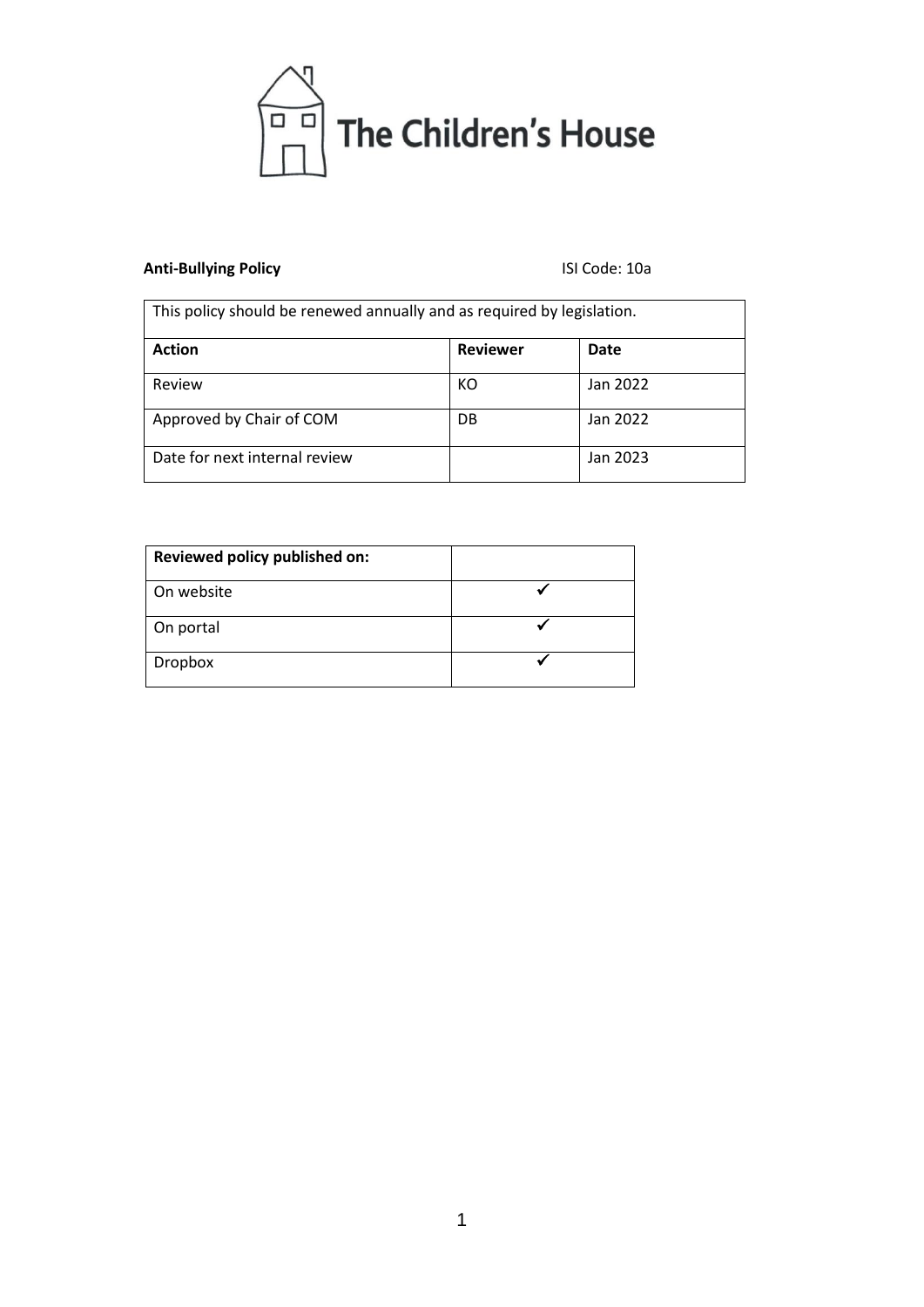

### **ANTI-BULLYING POLICY**

#### **Introduction:**

Children learn best in a safe and calm environment that is free from disruption and in which education is the primary focus. Every child and member of our school community is entitled to learn, work and play in a school environment free from bullying of any kind and in which they feel happy, safe and supported. The School is committed to encouraging good behaviour, courtesy, genuine respect for others and to preventing all forms of bullying amongst its pupils, staff and parents.

This Policy has been approved by the Council of Management and Headteacher. It will be reviewed annually and more frequently if required.

# **Definition of Bullying:**

We define bullying as behaviour by an individual or group, that intentionally hurts another individual or group, either physically or emotionally. This includes any form of deliberate hurting or discriminatory behaviour towards a person because of his or her individual characteristics, race, gender, religion, culture, disability, sexual orientation or age.

We teach the children that bullying is **STOP - Several Times On Purpose.**

Bullying can be:

- Verbal e.g name-calling, taunting, mocking, making offensive comments
- Physical (including sexual) assault e.g kicking, hitting, pushing
- Cyber-bullying, which is defined as the use of ICT by an individual or group in a way that is intended to upset others eg social websites, mobile phones, text messaging, photographs, video and email
- Indirect emotional tormenting by excluding or 'blanking', spreading rumours, defacing or damaging property
- Forcing actions in another

We recognise that children displaying bullying behaviour are doing so for a number of possible reasons. The child may not know it is wrong. He or she may be copying older brothers and sisters. The child may not yet have learnt ways of socially interacting with peers. Encouragement to bully may be coming from other members of the group. Perhaps the child is going through a difficult time, feels powerless and is acting out anger and frustration.

We also recognise that being on the receiving end of bullying behaviour can be a very stressful and upsetting experience for a child; one that can adversely affect their performance at, and enjoyment of, school, both inside and outside the classroom, and that this adverse effect can extend into their life beyond the school environment. We will ensure any child who experiences bullying feels that they are listened to, that their concerns are taken seriously and that they are well supported by all members of staff.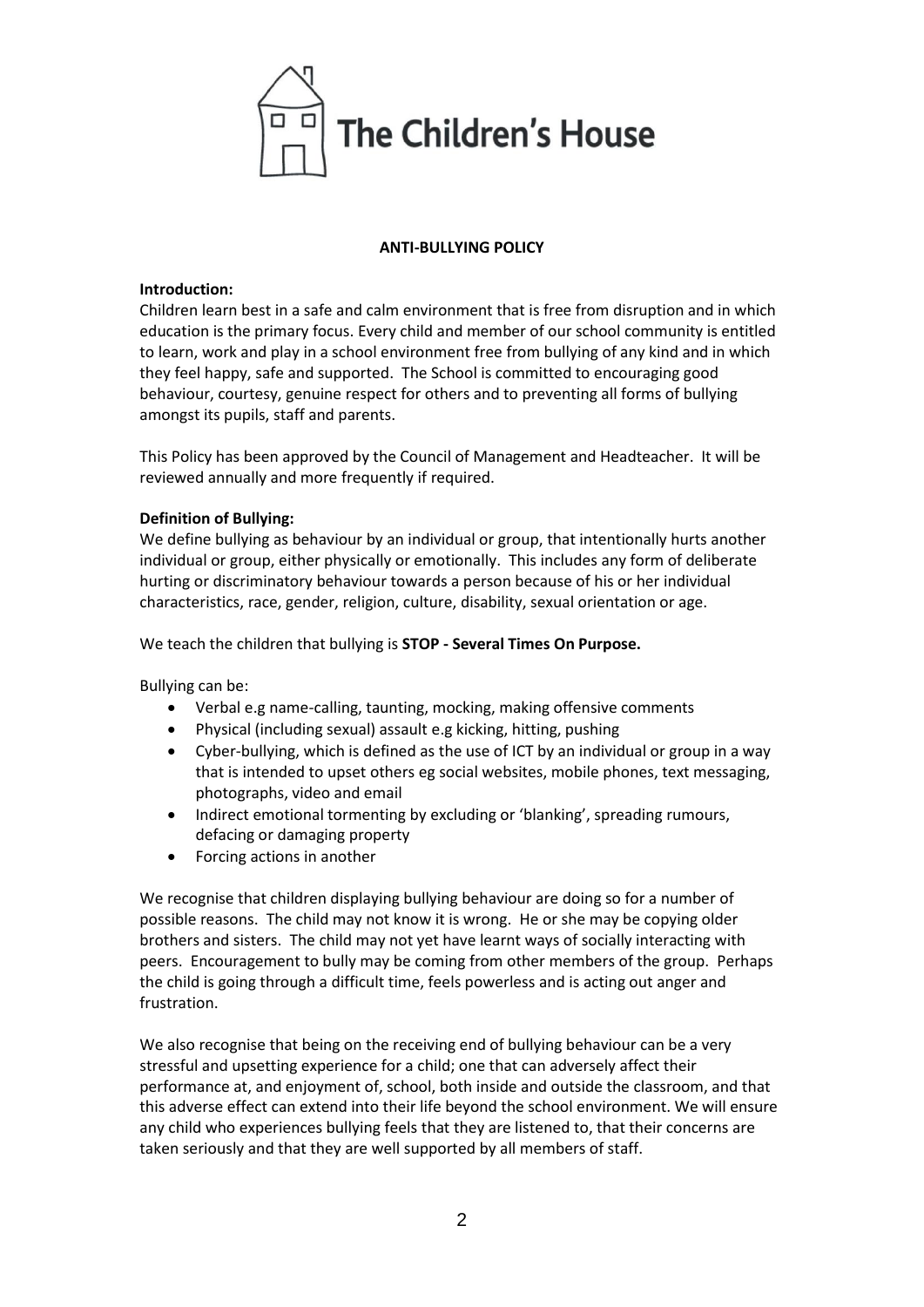

#### **Aims:**

The school's main aim is to develop and implement strategies to prevent bullying occurring in the first place. Central to this is having an ethos of good behaviour and an atmosphere in which pupils and staff treat one-another with respect, because they know that is the right way to behave. Values of respect for staff and other pupils, an understanding of the value of education and a clear understanding of how our actions affect others should permeate the whole school environment. These values should be reinforced by staff and older pupils who set a good example to the rest.

Through regular assemblies and school council meetings, children's voices are heard. In an atmosphere of trust, children should feel confident to talk to adults about their concerns which will be addressed immediately. During PSHE, Circle Time, persona doll sessions and Assemblies, children will be taught strategies to help them recognise and deal with situations which may involve bullying, namely, be firm and clear and tell the bully to stop, get away from the situation as quickly as possible and tell a teacher or parent immediately.

It is the School's policy to deal immediately with cases of suspected bullying. Staff undertake to listen carefully to all sides in order to achieve a clear understanding of what has been said or done and why, without presumption.

The school seeks to inform parents to ensure that they are clear that the school does not tolerate bullying in any form and that they are aware of the procedures to follow should any instance of bullying arise. This information is relayed to the parents through class meetings at the beginning of the year, the availability of the policy on the website and, if the need arises, through reminder e-mails or one-off parents' meetings.

#### **Procedures:**

If a teacher suspects that bullying is taking place, he/she will inform the Head immediately. The Head and class teacher will record an instance of bullying in the Bullying Logbook, held in the office. The Head will inform the parents of both the child who is believed to be bullying and the child who is being bullied. In the event that a parent has concerns that his or her child may be being bullied, the parent should speak to the class teacher immediately, who will inform the Head.

The Bullying Logbook records names of victims/perpetrators, location, dates, type of bullying, witnesses etc. Following an incident of bullying, parents of the victim and the perpetrator are informed. An Action-Plan is drawn up by the class teacher and the Head, documenting how the issue is to be managed for the children involved and for the wider group, if appropriate, including positive behaviour management strategies, consequences and curriculum support. The action plan is shared with parents. Any repeated behaviour is also logged by the class teacher in individual tracking diaries. Meetings will be held weekly to review the effectiveness of the Action Plan. Bullying behaviour is not tolerated and the school works with the parents to eradicate all forms of bullying and support the development of children's understanding, tolerance and respect towards others.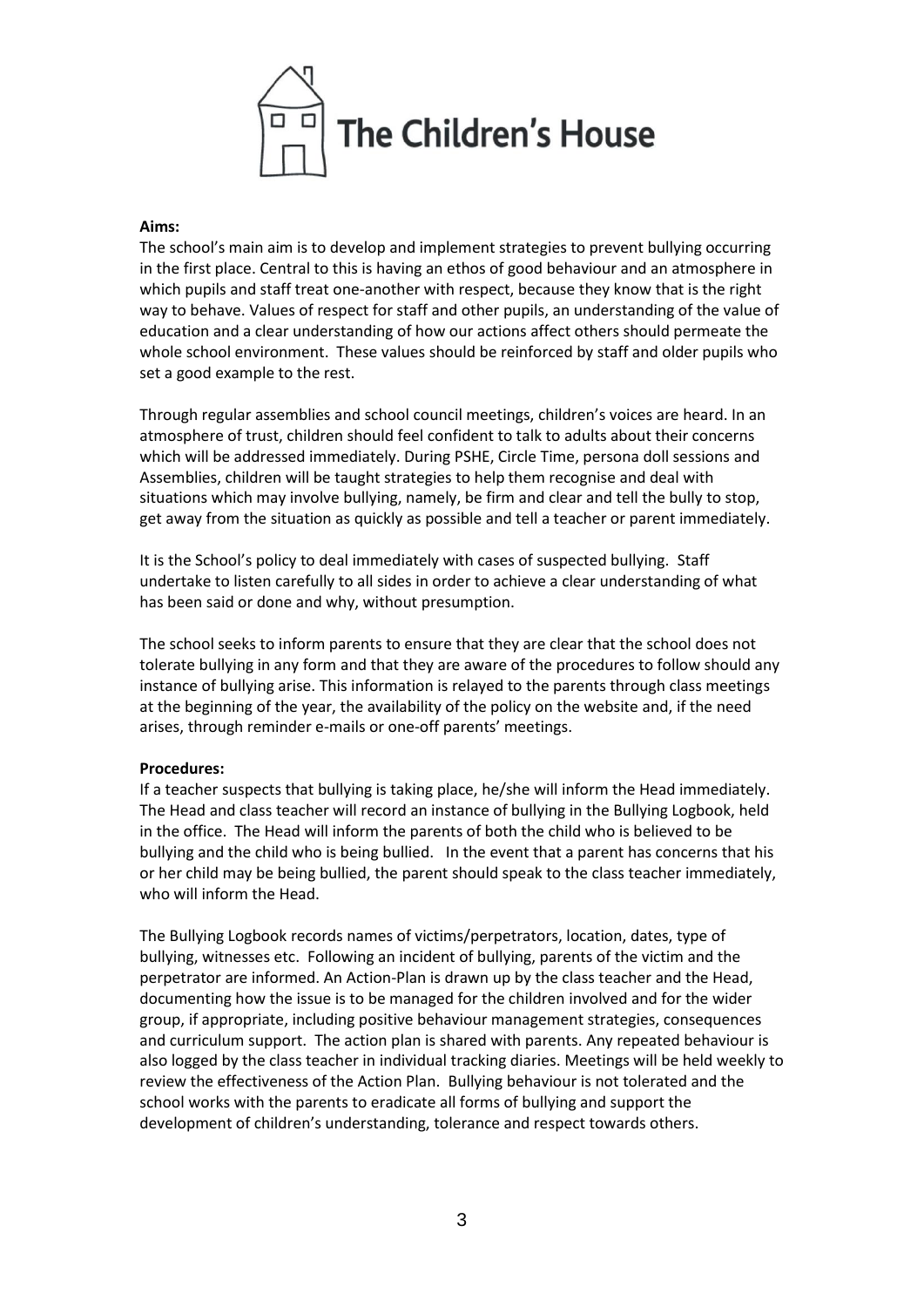

The School expects the parents of the perpetrator to share its policy of zero-tolerance of bullying behaviour and to reinforce the value of good behaviour. In the event that parents are not able to offer their full support in this matter and discriminatory bullying by a pupil continues, the School may find it necessary in the final instance to consider expulsion of the pupil concerned.

### **Nursery Children**

Nursery children are encouraged to treat one-another with kindness and consideration. We want them to be honest, helpful and polite, and to work hard and listen to others. They should respect everyone and learn to value differences and diversity. The Head of Nursery is in charge of behaviour management in the EYFS setting.

Cases of bullying are recorded in the bullying log book so we can track types of bullying that might need addressing. Parents of the victim and the perpetrator are informed. We rarely need to impose sanctions in the nursery but sometimes we may remove a privilege for hurtful behaviour. Occasionally, a child may be sent to see the Head of Nursery, who will explain the inappropriateness of a particular action and introduce a more appropriate action. Parents are always informed when their child is given a significant sanction or reproof, and in cases of repeated instances of hurtful or inappropriate behaviour, parents are invited into the School to discuss the situation with the child's teacher and the Head of Nursery to agree a way forward.

# **Types of Bullying**

The specific type of bullying recorded in the log. The bullying log is monitored on a halftermly basis by the assistant head at each site and patterns of bullying are noted. If a protected characteristic forms the basis of a bullying incident, the school addresses the issue in assemblies, PHSE and persona doll sessions.

# **Bullying in the Workplace**

If a member of staff has concerns about bullying in the workplace, he or she is advised to talk to the Head about his or her concerns. If a member of staff is not satisfied with the response from the school to his or her concerns, he or she should contact The Chair of the Council of Management Dawn Brindle, in writing via the school. If a member of staff is not satisfied with the response from the Council of Management he or she is advised to follow the school's Grievance Procedure.

Any complaint against a member of staff which is a child protection issue involving the bullying of a child or children, must be referred immediately to the Headteacher/Designated Safeguarding Lead in line with the school's policy on whistleblowing. Staff must always report any concern.

We aim to ensure through this Policy that all members of our school community are well integrated and appreciative of one another's rights and responsibilities.

This Policy was reviewed, amended and agreed by the Council of Management in January 2022. It will be reviewed again in one year's time.